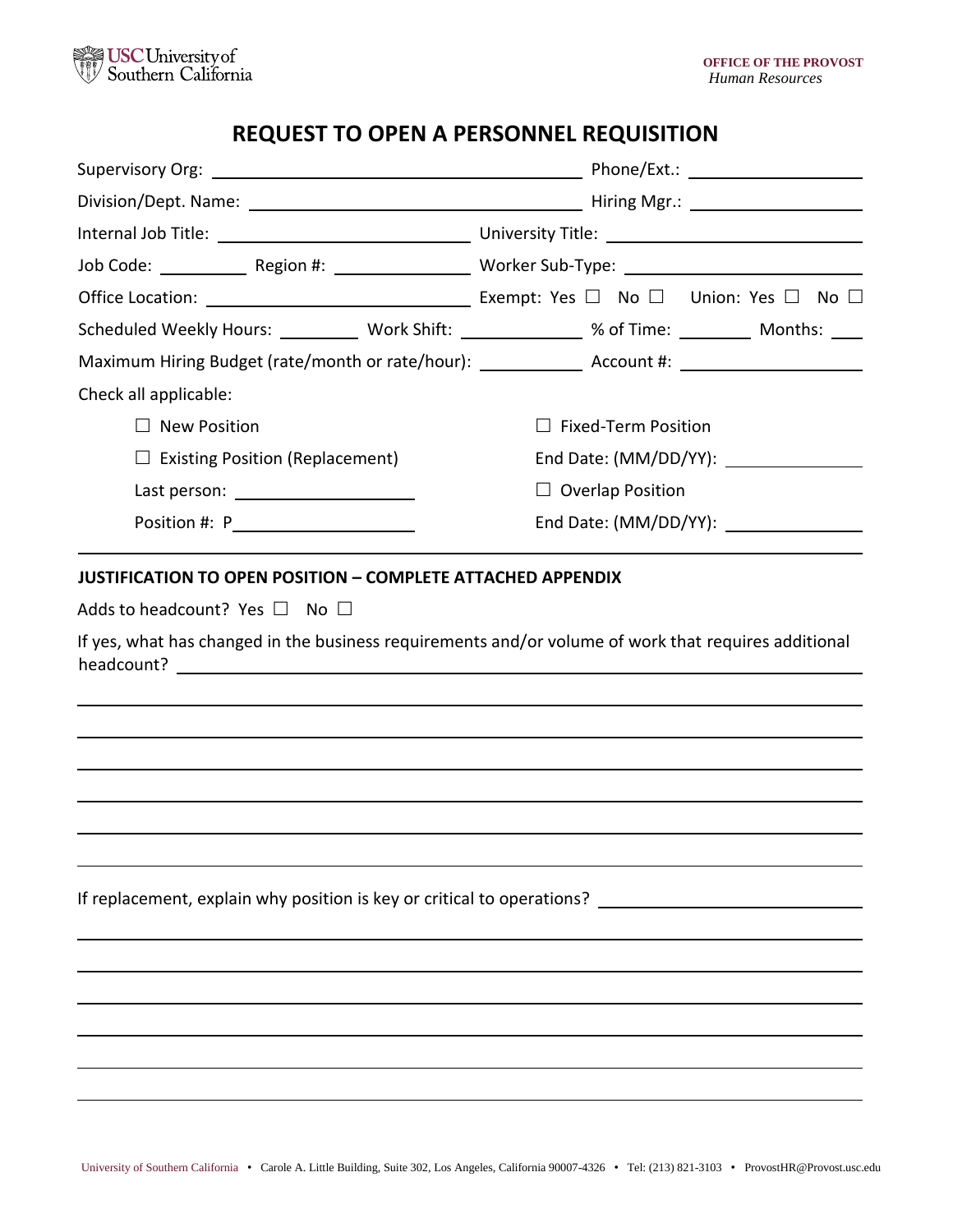| Describe the workforce analysis/business rationale performed regarding distributing work to<br>current/existing headcount. What were the results? _____________________________ |                                              |                                                                                                                          |  |
|---------------------------------------------------------------------------------------------------------------------------------------------------------------------------------|----------------------------------------------|--------------------------------------------------------------------------------------------------------------------------|--|
|                                                                                                                                                                                 |                                              |                                                                                                                          |  |
|                                                                                                                                                                                 |                                              |                                                                                                                          |  |
|                                                                                                                                                                                 |                                              |                                                                                                                          |  |
|                                                                                                                                                                                 |                                              |                                                                                                                          |  |
| Select:                                                                                                                                                                         | $\Box$ Funding approved in FY 2017-18 budget |                                                                                                                          |  |
|                                                                                                                                                                                 |                                              | $\Box$ Secured as part of a budget request for new money on: $\Box$                                                      |  |
|                                                                                                                                                                                 | <b>Provost Meeting</b>                       |                                                                                                                          |  |
|                                                                                                                                                                                 | <b>CFO Meeting</b>                           |                                                                                                                          |  |
|                                                                                                                                                                                 | <b>DEPARTMENTAL SIGNATURES</b>               |                                                                                                                          |  |
|                                                                                                                                                                                 |                                              |                                                                                                                          |  |
|                                                                                                                                                                                 | (If required)                                |                                                                                                                          |  |
|                                                                                                                                                                                 | <b>DIVISION HEAD REVIEW &amp; SIGNATURE</b>  |                                                                                                                          |  |
|                                                                                                                                                                                 |                                              | Title: $\frac{1}{\sqrt{1-\frac{1}{2}}\sqrt{1-\frac{1}{2}}\sqrt{1-\frac{1}{2}}\sqrt{1-\frac{1}{2}}\sqrt{1-\frac{1}{2}}}}$ |  |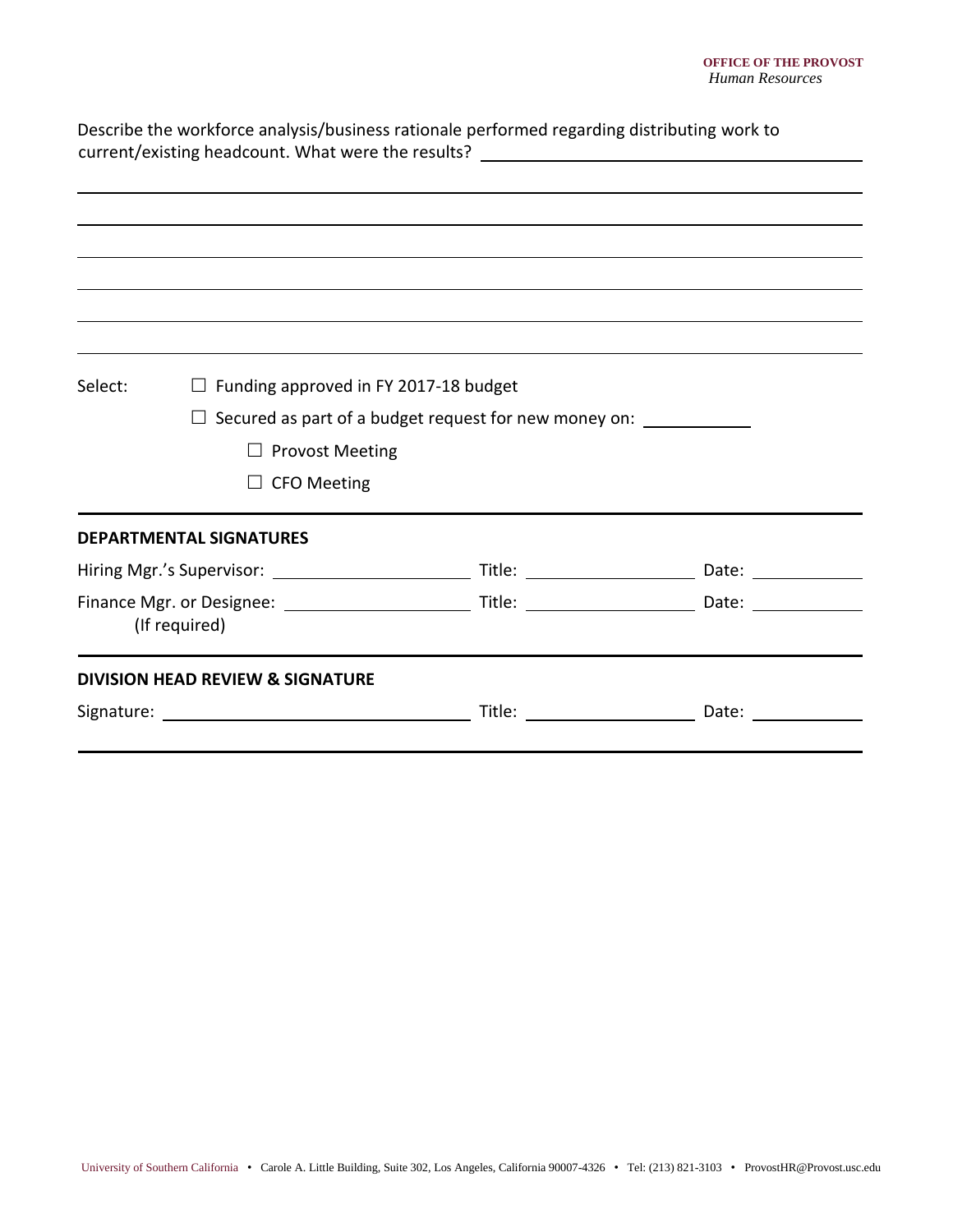### **Staff Position Management Guidelines**

# **APPENDIX – POSITION MANAGEMENT DECISION TOOL**

| Department: |              | Date:                  |
|-------------|--------------|------------------------|
| Manager:    |              | HR Partner:            |
| Job Code:   | Job Profile: | <b>Business Title:</b> |

Workforce analysis and planning provide the means for achieving overarching organizational goals. Goals will not be achieved "without the right number of people with the right skills in the right place at the right time." Key factors embedded in sound position management and control practices include effective organization design and succession planning. The position management guidelines provide a uniformed and disciplined approach for assessing staff and financial resource requirements for accomplishing required work. Hiring managers must adhere to these guidelines when evaluating vacated positions, or establishing new positions, including temporary and contract workers.

The first step is to determine whether a vacancy must be filled.

## **Step 1: Will the vacancy be filled?**

To answer this question, hiring managers should apply position management principles in assessing their options. The following checklist includes considerations when reviewing a vacancy, or determining need for a new position. For each item, initial in the appropriate Yes/No column your response to the item question:

| Item#                  | <b>Item Description</b>                                                                                                                                                                                                                                                                                                                                                                                                                                                                                                                                                                         | <b>Yes</b> | <b>No</b> |
|------------------------|-------------------------------------------------------------------------------------------------------------------------------------------------------------------------------------------------------------------------------------------------------------------------------------------------------------------------------------------------------------------------------------------------------------------------------------------------------------------------------------------------------------------------------------------------------------------------------------------------|------------|-----------|
| 1.                     | Have you completed a Position Management Review of your<br>organization review in the past twelve months? If not, complete using<br>the following guidelines.                                                                                                                                                                                                                                                                                                                                                                                                                                   |            |           |
| $\bullet$<br>$\bullet$ | <b>Position Management Review</b><br>What work needs to be completed? Only positions for which there is a valid need based on<br>organizational goals, workload, and funding should be created or continued.<br>Is the current structure efficient, effective, and in line with organizational goals?<br>Do any duties need to be added, removed, or changed?<br>Does the position description adequately and accurately reflect assigned duties?<br>If the position is supervisory, have you assessed the span of control and considered whether it should<br>be maintained at the same level? |            |           |
| Item#                  | <b>Item Description</b>                                                                                                                                                                                                                                                                                                                                                                                                                                                                                                                                                                         | <b>Yes</b> | <b>No</b> |
|                        | Workforce Analysis - The primary elements of a workforce analysis involve a review of the items listed below:                                                                                                                                                                                                                                                                                                                                                                                                                                                                                   |            |           |
| 1.                     | Did you examine whether the work could be redistributed, or if there is<br>any duplication or overlap of function?                                                                                                                                                                                                                                                                                                                                                                                                                                                                              |            |           |
| 2.                     | Did you determine whether or not the vacant position is critical, and if the<br>key competencies associated with this position are or can be shared with<br>another position?                                                                                                                                                                                                                                                                                                                                                                                                                   |            |           |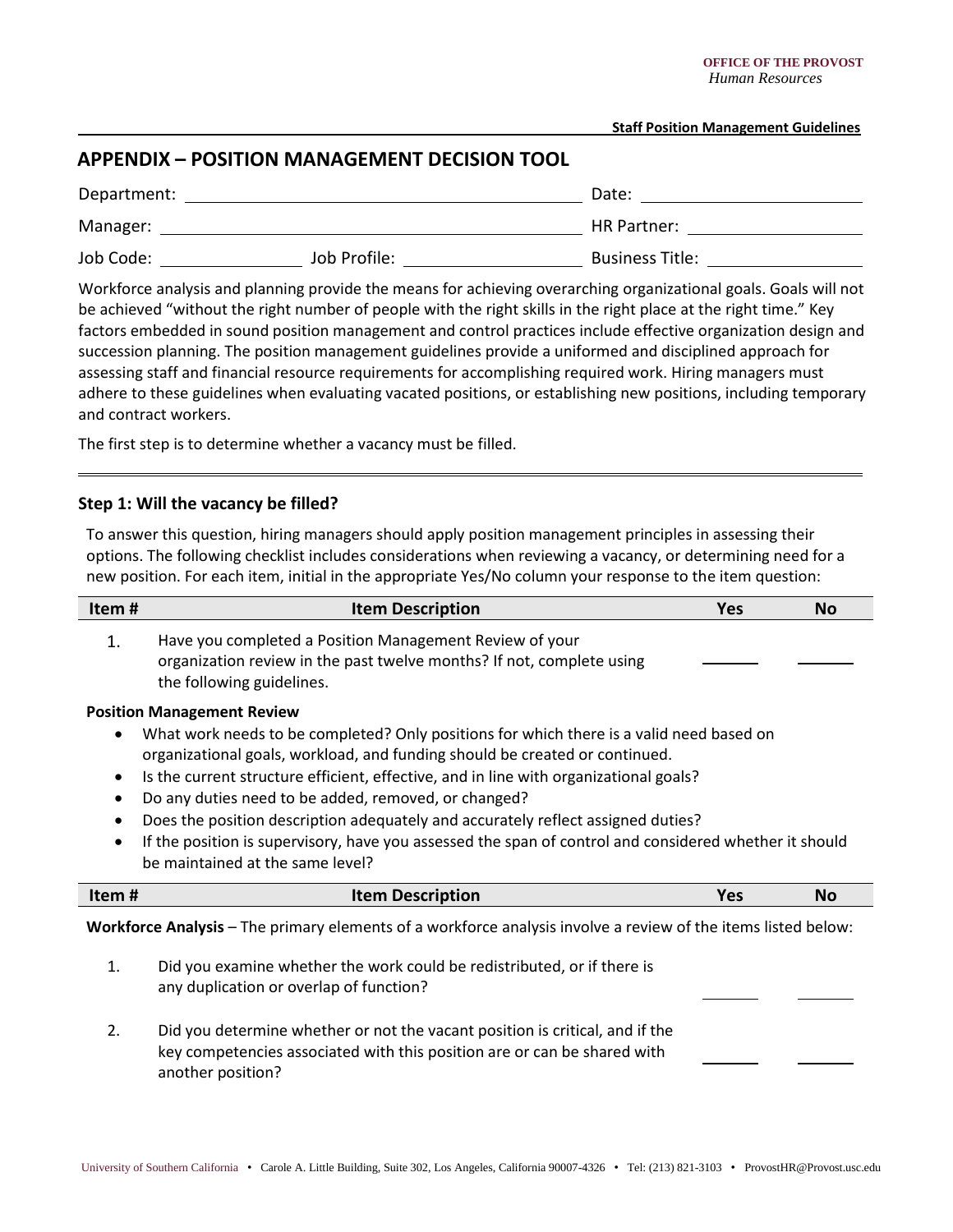#### **OFFICE OF THE PROVOST** *Human Resources*

| Item# | <b>Item Description</b>                                                                                                                                                                | Yes | <b>No</b> |
|-------|----------------------------------------------------------------------------------------------------------------------------------------------------------------------------------------|-----|-----------|
| 3.    | Did you evaluate the current headcount including anticipated turnovers?                                                                                                                |     |           |
| 4.    | Did you forecast the optimal headcount and competencies needed to<br>meet future business needs?                                                                                       |     |           |
| 5.    | Did you evaluate the gap between the supply and demand of the required<br>skill sets or competencies to identify headcount and competency<br>surpluses or deficiencies?                |     |           |
|       | Balanced Workforce - Assess the workforce to establish a balance between entry-level and mid-level positions,<br>and to consider workforce competence to address future skill gaps.    |     |           |
| 1.    | Have you assessed what skills are currently vital to the accomplishment of<br>goals and objectives? Did you identify the current skills and competencies<br>of the workforce required? |     |           |
| 2.    | Have you addressed skill imbalances or gaps due to attrition including<br>retirement over the next two (2) years, and the potential impact?                                            |     |           |
| 3.    | Have you explored training or recruiting options for filling competency<br>gaps?                                                                                                       |     |           |
| 4.    | Have you considered addressing skill gaps through acquiring and<br>developing entry-level employees for vacancies?                                                                     |     |           |

Based on Position Management Review and workforce analyses, the hiring manager, in consultation with his/her manager and HR partner, is equipped to make an informed decision on whether the vacancy should be filled. A decision not to fill the vacancy ends the process, and documentation is maintained for future consideration.

## **Step 2: Filling the Vacancy**

If the decision is to fill the position, the following items are to be considered:

| N <sub>o</sub> | Item#<br><b>Item Description</b> |  |  |
|----------------|----------------------------------|--|--|
|----------------|----------------------------------|--|--|

**Recruitment Strategy** – Hiring managers must maintain an active recruitment strategy for future vacancies. Incorporating diversity outreach into workforce planning and succession management is imperative to achieving goals.

- 1. Have you engaged your HR Partner to ensure your efforts are aligned with all hiring initiatives?
- 2. Have you conducted ongoing recruitment efforts to develop a pool of likely candidates?